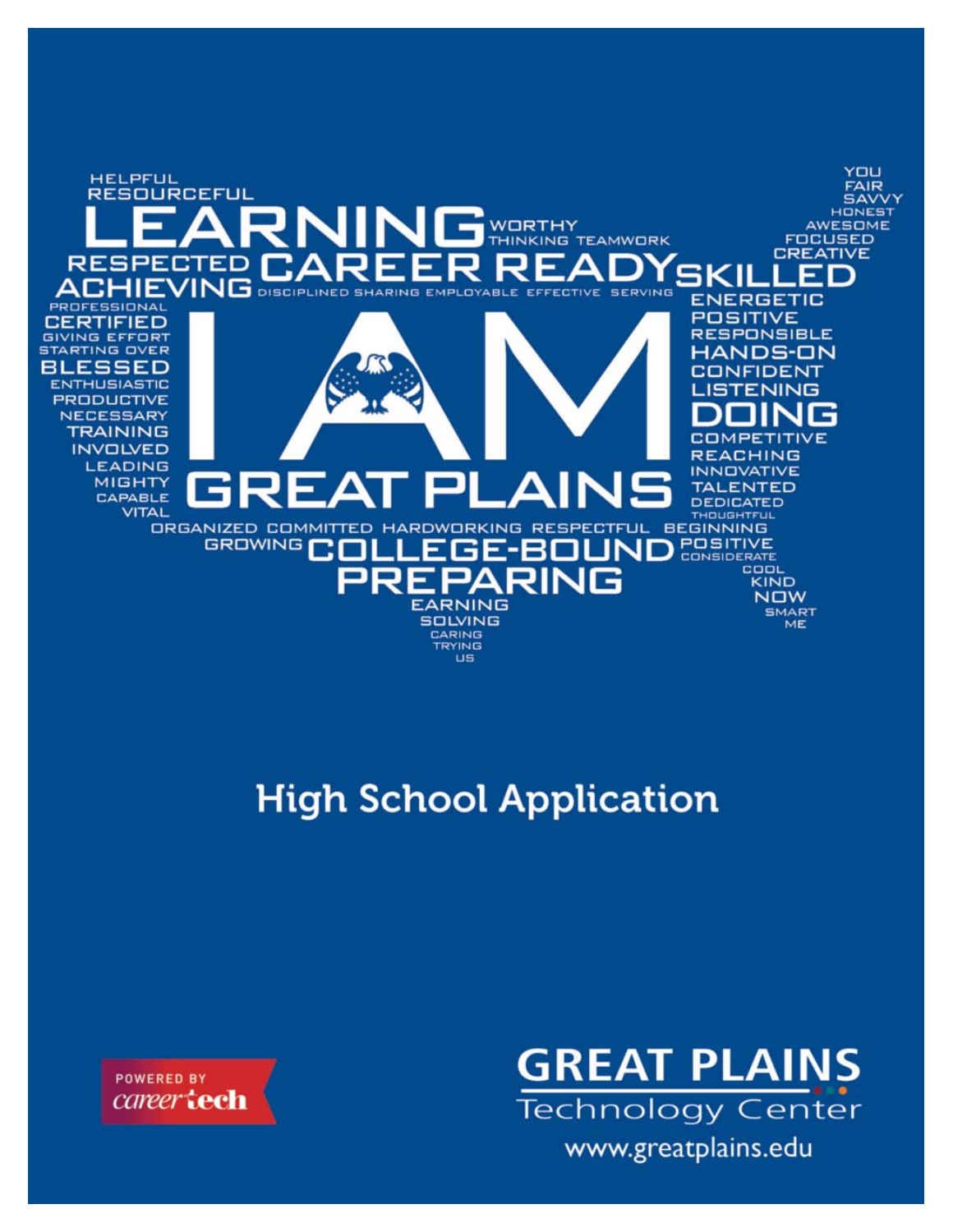| <b>Application for High</b><br><b>GREAT PLAINS</b><br><b>School Admission</b><br><b>Technology Center</b>                                                                                                                                                                                                                                                                                                                                                                                                          | 2nd semester schedule by<br>teacher's name and room number<br><u>Listen van die Bergerikse van die Staats</u><br>2. $\qquad \qquad$ |  |  |  |
|--------------------------------------------------------------------------------------------------------------------------------------------------------------------------------------------------------------------------------------------------------------------------------------------------------------------------------------------------------------------------------------------------------------------------------------------------------------------------------------------------------------------|-------------------------------------------------------------------------------------------------------------------------------------|--|--|--|
| <b>Please Print</b>                                                                                                                                                                                                                                                                                                                                                                                                                                                                                                | 3.                                                                                                                                  |  |  |  |
|                                                                                                                                                                                                                                                                                                                                                                                                                                                                                                                    | 4.                                                                                                                                  |  |  |  |
| Middle Name: Name and All Annual Annual Annual Annual Annual Annual Annual Annual Annual Annual Annual Annual                                                                                                                                                                                                                                                                                                                                                                                                      | 6.                                                                                                                                  |  |  |  |
|                                                                                                                                                                                                                                                                                                                                                                                                                                                                                                                    | <u>7. _________________________</u>                                                                                                 |  |  |  |
|                                                                                                                                                                                                                                                                                                                                                                                                                                                                                                                    |                                                                                                                                     |  |  |  |
| Mailing Address: The Commission of the Commission of the Commission of the Commission of the Commission of the                                                                                                                                                                                                                                                                                                                                                                                                     |                                                                                                                                     |  |  |  |
| City:                                                                                                                                                                                                                                                                                                                                                                                                                                                                                                              | Zip Code: ________________________________                                                                                          |  |  |  |
|                                                                                                                                                                                                                                                                                                                                                                                                                                                                                                                    |                                                                                                                                     |  |  |  |
|                                                                                                                                                                                                                                                                                                                                                                                                                                                                                                                    |                                                                                                                                     |  |  |  |
| Email (an email address you check): experience and a series of the series of the series of the series of the series of the series of the series of the series of the series of the series of the series of the series of the s                                                                                                                                                                                                                                                                                     |                                                                                                                                     |  |  |  |
|                                                                                                                                                                                                                                                                                                                                                                                                                                                                                                                    |                                                                                                                                     |  |  |  |
|                                                                                                                                                                                                                                                                                                                                                                                                                                                                                                                    |                                                                                                                                     |  |  |  |
| <b>Consent for Release of Student Information</b><br>I hereby give my permission for my child's high school to release grades, attendance records, and achievement test scores to<br>Great Plains Technology Center. I also give permission for the high school to release confidential records contained in my child's<br>Individualized Education Plan (IEP) or 504 Plan, if applicable. I understand that all records are confidential and will only be re-<br>viewed by Great Plains staff who serve my child. |                                                                                                                                     |  |  |  |
| Signature of Parent or Guardian<br>Date                                                                                                                                                                                                                                                                                                                                                                                                                                                                            |                                                                                                                                     |  |  |  |
| Completion of this application does not guarantee admission.                                                                                                                                                                                                                                                                                                                                                                                                                                                       |                                                                                                                                     |  |  |  |
|                                                                                                                                                                                                                                                                                                                                                                                                                                                                                                                    |                                                                                                                                     |  |  |  |
| To be completed by high school counselor. A current high school transcript must be attached to this application.                                                                                                                                                                                                                                                                                                                                                                                                   |                                                                                                                                     |  |  |  |
|                                                                                                                                                                                                                                                                                                                                                                                                                                                                                                                    |                                                                                                                                     |  |  |  |
| Assessment Math %: Reading %: Composite Score: COMBINET MATCH                                                                                                                                                                                                                                                                                                                                                                                                                                                      |                                                                                                                                     |  |  |  |
| <b>Counselor Comments:</b>                                                                                                                                                                                                                                                                                                                                                                                                                                                                                         |                                                                                                                                     |  |  |  |
|                                                                                                                                                                                                                                                                                                                                                                                                                                                                                                                    |                                                                                                                                     |  |  |  |
| <b>Official Use Only:</b>                                                                                                                                                                                                                                                                                                                                                                                                                                                                                          |                                                                                                                                     |  |  |  |
|                                                                                                                                                                                                                                                                                                                                                                                                                                                                                                                    |                                                                                                                                     |  |  |  |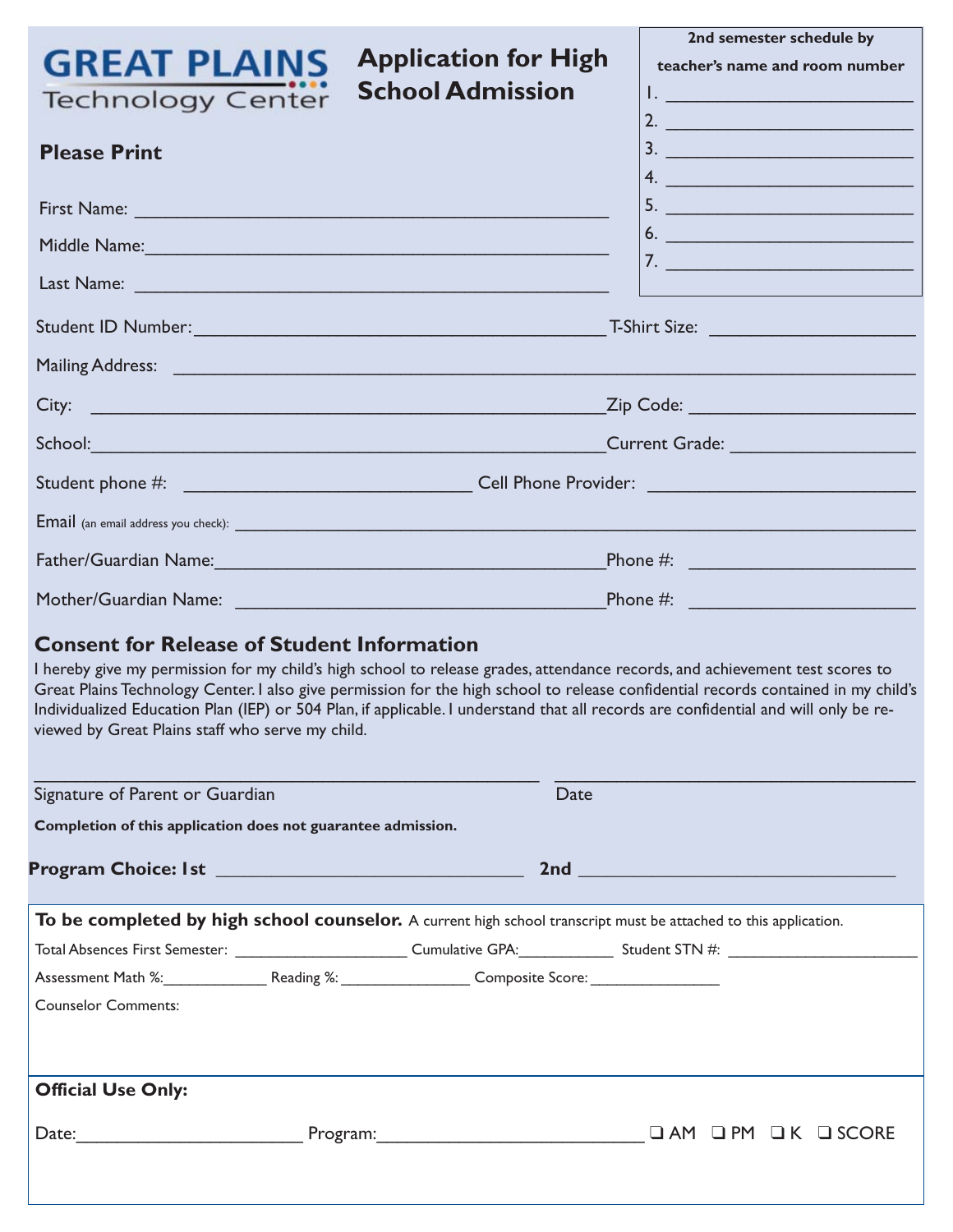## **3D ANIMATOR**

- Collaborate in teams to brainstorm, storyboard, and create unique 3D animations, computer graphics, and video games.
- Produce animated short films, special effects, and graphics.
- Work with professional technologies such as motion capture systems, virtual reality, and 3D printing to achieve inspiring results.

#### **Hands-On Experience • Small Group Instruction State and National Competitions**

## **AUTOMOTIVE SERVICE TECHNICIAN**

- Maintain and repair both domestic and foreign vehicles alongside an ASE Master Technician in a full-service automotive center.
- Optimize vehicle operation and functionality using critical thinking and diagnostic skills.
- Analyze, diagnose, repair, and maintain basic and advanced automotive systems for maximum performance.

**Certifications • Hands-On Experience State and National Competitions**

#### **BIOMEDICAL SCIENCE AND MEDICINE–PLTW**

- Interact with medical professionals during observation visits to the Emergency Room, Radiology, and other hospital settings.
- Solve medical mysteries by designing and performing advanced laboratory experiments using math and science.
- Perform DNA Fingerprinting, Genetic Transformations, and Protein Analysis.

**Advanced Math & Science • Observations • Scholarships**

## **CARPENTRY, LEVEL I**

- Build a residential home from design through completion.
- Work in all aspects of residential and commercial construction, including estimating, framing, roofing, and interior finishing.
- Interpret blueprints and specifications to construct wood products and structures from rough lumber to finish grade.

**Internships • Hands-On Experience State and National Competitions**

# **COMBINATION COLLISION REPAIR TECHNICIAN**

- Assess, estimate, repair, and refinish a wide range of vehicles.
- Use modern sanding, masking, painting, welding, and other technical processes to produce quality results.
- Restore the beauty of the original finish by applying professional techniques of metal fabrication, adhesive repair, and creative refinishing.

**Certifications • Internships • State and National Competitions**

## **COMBINATION WELDER**

- Manipulate the power of fire and electricity to design and construct the metal products people use every day.
- Develop the confidence, work ethic, and team cooperation necessary for a successful career in fabrication.
- Utilize a wide range of welding processes to earn essential industryrecognized certifications.

**Certifications • Hands-On Experience State and National Competitions**

# **CRIMINAL JUSTICE OFFICER**

- Strengthen your mind and body through rigorous mental and physical training, including advanced self-defense tactics.
- Apply forensic investigative techniques to process crime scenes, dust for fingerprints, bag evidence, and interrogate suspects.
- Explore how state and federal laws work to keep our communities safe.

**Ride-Alongs • Hands-On Experience • Small Group Instruction**

### **CULINARY HOSPITALITY ASSISTANT**

- Develop, prepare, and serve entire meals with proper etiquette and safety in a cafeteria and at community events.
- Cook alongside professionals preparing appetizers, soups, salads, entrees, desserts, and more.
- Express individual creativity and great customer service as part of a team delivering an enjoyable dining experience.

**Hands-On Experience • Paid Internships • Certifications**

# **CYBER SECURITY FORENSICS SPECIALIST**

- Conduct cyber investigations to defend against criminal and terrorist threats of all kinds.
- Utilize advanced file access methods, reconstruction maneuvers, and data recovery processes.
- Protect computers and networks by configuring powerful software security programs and protocols.

#### **Certifications • Hands-On Experience State and National Competitions**

#### **ELECTRICAL, LEVEL I**

- Design, stage, and install residential electrical wiring for power control systems from "rough in" to "finish."
- Use logical thinking and math to interpret blueprints, program equipment, and lay out design.
- Connect power to a wide range of systems and structures according to the National Electrical Code.

#### **Apprenticeships • Certifications State and National Competitions**

#### **FINANCIAL CLERK**

- Thrive in an office environment using the advanced software and processes of business professionals.
- Explore various types of businesses, accounting applications, (QuickBooks), and strategies for sound financial management.
- Advance your career options with organizational skills, money management, and resume building.

#### **Hands-On Experience • Small Group Instruction State and National Competitions**

#### **GRAPHIC DESIGN AND PHOTOGRAPHY**

- Engage your audiences by designing exciting advertising layouts, forms, brochures, newsletters, and more.
- Shoot commercial photography and video clips both on-site and in the studio for impactful print and web media.
- Master the advanced copy shop operations used by professionals in the field.

**Certifications • Hands-On Experience State and National Competitions**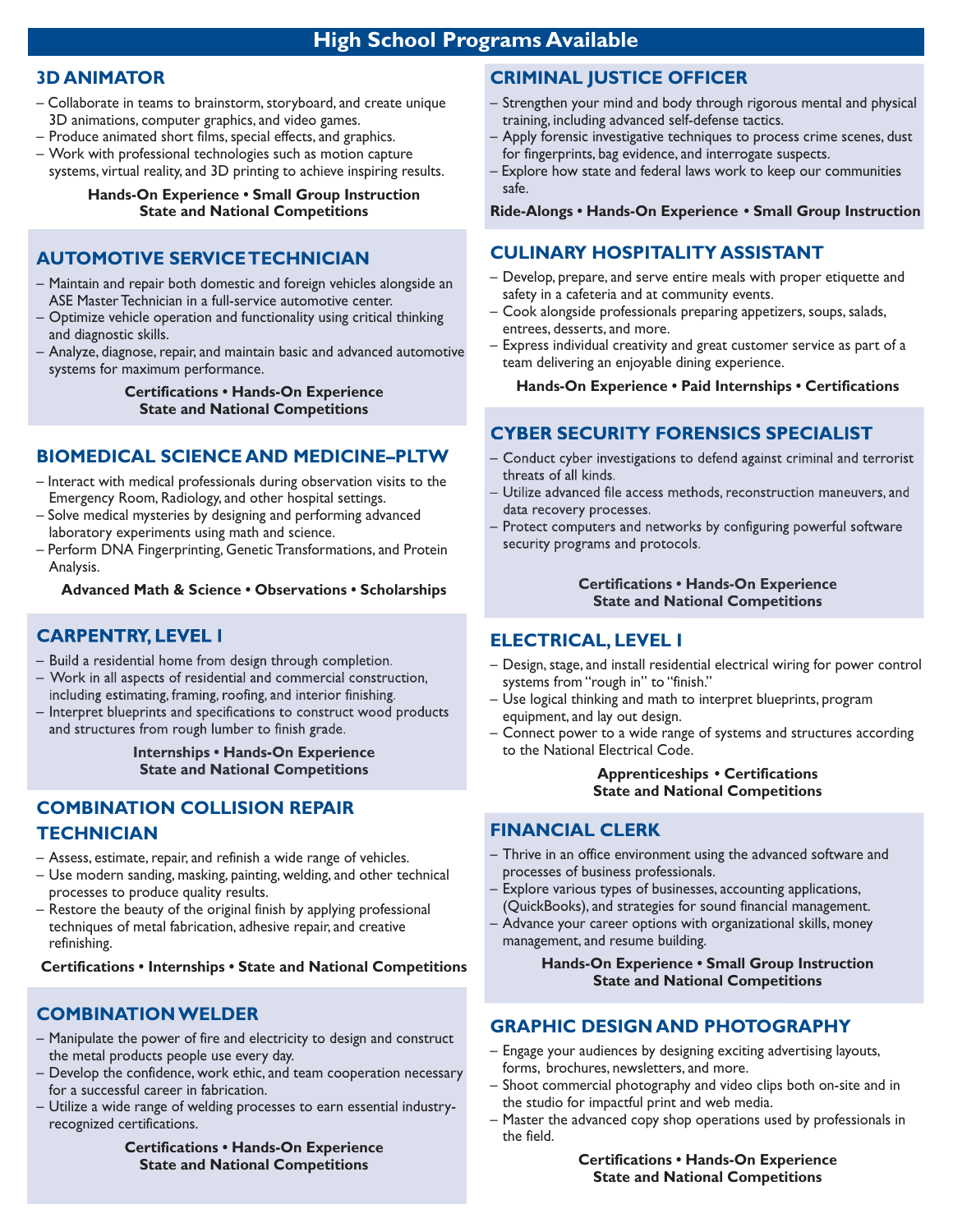# **CAREER CLUSTER INTEREST SURVEY** NAME \_\_\_\_\_\_\_\_\_\_\_\_\_\_\_\_\_\_\_\_\_\_\_\_\_\_\_\_\_\_\_\_\_\_\_\_

Check the items in each of the areas on the next two pages that best describe you. You may make as many or as few checks in each area you choose. Add up the number of checked boxes in each area. Look to see which three areas have the highest numbers.

| ⋖<br><b>Area</b>        | Activities that describe what I like to do:<br>u<br>Learn how things grow and stay alive.<br>Make the best of the earth's natural resources.<br>❏<br>Hunt and/or fish.<br>□<br>$\Box$<br>Protect the environment.<br>Be outdoors in all kinds of weather.<br>u<br>Plan, budget, and keep records.<br>❏<br>❏<br>Operate machines and keep them in good repair.                                                       | Personal qualities that describe me. School subjects that I like:<br>Self-reliant<br>⊔<br>❏<br>Nature lover<br>❏<br>Physically active<br>⊔<br><b>Planner</b><br>⊔<br>Creative problem solver                                             | Math<br>⊔<br>⊔<br>Life Science<br><b>Earth Sciences</b><br>□<br>⊔<br>Chemistry<br>❏<br>Agriculture                                                                                                                          | <b>Total number</b><br>checked in<br>Area A |
|-------------------------|---------------------------------------------------------------------------------------------------------------------------------------------------------------------------------------------------------------------------------------------------------------------------------------------------------------------------------------------------------------------------------------------------------------------|------------------------------------------------------------------------------------------------------------------------------------------------------------------------------------------------------------------------------------------|-----------------------------------------------------------------------------------------------------------------------------------------------------------------------------------------------------------------------------|---------------------------------------------|
| <u>ന</u><br><b>Area</b> | Activities that describe what I like to do:<br>⊔<br>Read and follow blueprints and/or instructions.<br>□<br>Picture in my mind what a finished product looks like.<br>$\Box$ Work with my hands.<br>□<br>Perform work that requires precise results.<br>⊔<br>Solve technical problems.<br>❏<br>Visit and learn from beautiful, historic, or interesting buildings.<br>Follow logical, step-by-step procedures.<br>⊔ | Personal qualities that describe me.<br>⊔<br>Curious<br>Good at following directions<br>⊔<br>❏<br>Pay attention to detail<br>⊔<br>Good at visualizing<br>u<br>Patient and persistent                                                     | School subjects that I like:<br>❏<br>Math<br><b>Drafting</b><br>⊔<br>⊔<br><b>Physical Sciences</b><br><b>Construction Trades</b><br>⊔<br>⊔<br>Electrical Trades/Heat,<br>AC & Refrigeration/<br><b>Technology Education</b> | <b>Total number</b><br>checked in<br>Area B |
| $\mathbf 0$<br>rea<br>⋖ | Activities that describe what I like to do:<br>❏<br>Use my imagination to communicate new information to others. $\Box$<br>□<br>Perform in front of others.<br>$\Box$ Read and write.<br>u<br>Play a musical instrument.<br>□<br>Perform creative, artistic activities.<br>❏<br>Use video and recording technology.<br>□<br>Design brochures and posters.                                                           | Personal qualities that describe me.<br>Creative and imaginative<br>Good communication/good<br>vocabulary<br>$\Box$ Curious about new technology<br>u.<br>Relate well to feelings and thoughts<br>of others<br>Determined/tenacious<br>⊔ | School subjects that I like:<br>Art/Graphic Design<br>⊔<br>❏<br><b>Music</b><br>⊔<br>Speech and Drama<br>Journalism/Literature<br>⊔<br>Audiovisual Technologies<br>□                                                        | <b>Total number</b><br>checked in<br>Area C |
| <u>០</u><br>rea<br>⋖    | Activities that describe what I like to do:<br>⊔<br>Perform routine, organized activities but can be flexible.<br>$\Box$ Work with numbers and detailed information.<br>□<br>Be the leader in a group.<br>Make business contact with people.<br>⊔<br>□<br>Work with computer programs.<br>Create reports and communicate ideas.<br>❏<br>□<br>Plan my work and follow instructions without close supervision.        | Personal qualities that describe me. School subjects that I like:<br>Organized<br>⊔<br>Practical and logical<br>❏<br>Patient<br>⊔<br>Tactful<br>❏<br>Responsible                                                                         | <b>Computer Applications/</b><br>⊔<br><b>Business and Information</b><br>Technology<br>⊔<br>Accounting<br>Math<br>⊔<br>❏<br>English<br>❏<br>Economics                                                                       | Total number<br>checked in<br>Area D        |
| ш                       | Activities that describe what I like to do:<br>❏<br>Communicate with different types of people.<br>Help others with their homework or to learn new things.<br>⊔                                                                                                                                                                                                                                                     | Personal qualities that describe me.<br>Friendly<br>⊔<br>Decision maker<br>⊔                                                                                                                                                             | School subjects that I like:<br>Language Arts<br>⊔<br>Social Studies<br>⊔                                                                                                                                                   | <b>Total number</b><br>checked in<br>Area E |
| rea<br>⋖                | $\Box$ Go to school.<br>Direct and plan activities for others.<br>❏<br>Handle several responsibilities at once.<br>□<br>Acquire new information.<br>□<br>Help people overcome their challenges.                                                                                                                                                                                                                     | ⊔<br>Helpful<br>Innovative/Inquisitive<br>⊔<br>Good listener<br>⊔                                                                                                                                                                        | ⊔<br>Math<br>⊔<br>Science<br>❏<br>Psychology                                                                                                                                                                                |                                             |
| rea<br>⋖                | Activities that describe what I like to do:<br>$\Box$ Work with numbers.<br>❏<br>Work to meet a deadline.<br>□<br>Make predictions based on existing facts.<br>❏<br>Have a framework of rules by which to operate.<br>□<br>Analyze financial information and interpret it to others.<br>⊔<br>Handle money with accuracy and reliability.<br>Take pride in the way I dress and look.<br>⊔                            | Personal qualities that describe me. School subjects that I like: Total number<br>$\Box$ Trustworthy<br>⊔<br>Orderly<br>u<br>Self-Confident<br>❏<br>Logical<br>Methodical or efficient<br>⊔                                              | $\Box$ Accounting<br>❏<br>Math<br>❏<br>Economics<br><b>Banking/Financial Services</b><br>⊔<br><b>Business Law</b>                                                                                                           | checked in<br>Area F                        |
| ပ<br>rea<br>⋖           | Activities that describe what I like to do:<br>❏<br>Be involved in politics.<br>Negotiate, defend, and debate ideas and topics.<br>⊔<br>❏<br>Plan activities and work cooperatively with others.<br>❏<br>Work with details.<br>⊔<br>Perform a variety of duties that may change often.<br>Analyze information and interpret it to others.<br>⊔<br>Travel and see things that are new to me.<br>⊔                    | Personal qualities that describe me. School subjects that I like:<br>Good communicator<br>⊔<br>⊔<br>Competitive<br>❏<br>Service-minded<br>❏<br>Well-organized<br>Problem solver                                                          | Government<br>⊔<br>⊔<br>Language<br>⊔<br><b>History</b><br>⊔<br>Math<br>⊔<br>Foreign Language                                                                                                                               | <b>Total number</b><br>checked in<br>Area G |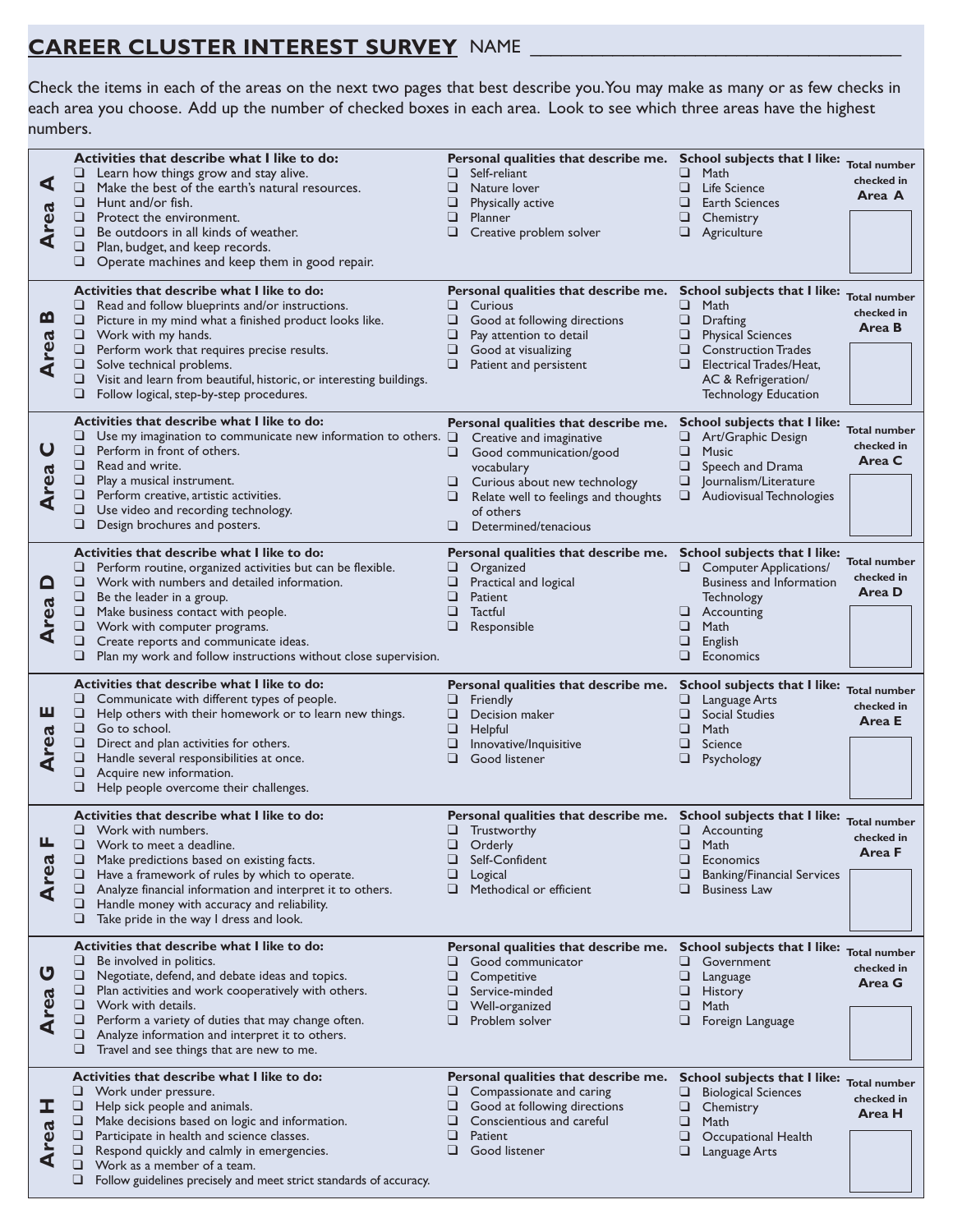| <b>Area</b>              | Activities that describe what I like to do:<br>$\Box$ Investigate new places and activities.<br>❏<br>Work with all ages and types of people.<br>$\Box$<br>Organize activities in which other people enjoy themselves.<br>Have a flexible schedule.<br>□<br>Help people make up their minds.<br>⊔<br>Communicate easily, tactfully, and courteously.<br>⊔<br>Learn about other cultures.<br>⊔                                    | Personal qualities that describe me. School subjects that I like:<br>❏<br>Tactful<br>Self-motivated<br>❏<br>❏<br>Works well with others<br>❏<br>Outgoing<br>❏<br>Slow to anger         | <b>Total number</b><br>⊔<br>Language Arts/Speech<br>checked in<br>⊔<br>Foreign Language<br>Area I<br>❏<br>Social Sciences<br>❏<br>Marketing<br>❏<br><b>Food Services</b>                                                                                  |
|--------------------------|---------------------------------------------------------------------------------------------------------------------------------------------------------------------------------------------------------------------------------------------------------------------------------------------------------------------------------------------------------------------------------------------------------------------------------|----------------------------------------------------------------------------------------------------------------------------------------------------------------------------------------|-----------------------------------------------------------------------------------------------------------------------------------------------------------------------------------------------------------------------------------------------------------|
| <b>Area</b>              | Activities that describe what I like to do:<br>Care about people, their needs, and their problems.<br>⊔<br>□<br>Participate in community services and/or volunteering.<br>❏<br>Listen to other people's viewpoints.<br>□<br>Help people be at their best.<br>$\Box$ Work with people from preschool age to old age.<br>$\Box$ Think of new ways to do things.<br>❏<br>Make friends with new kinds of people.                    | Personal qualities that describe me.<br>Good communicator/good listener<br>⊔<br>Caring<br>Non-materialistic<br>❏<br>Intuitive and logical<br>⊔<br>Non-judgemental                      | School subjects that I like:<br><b>Total number</b><br>Language Arts<br>⊔<br>checked in<br>❏<br>Psychology/Sociology<br>Area J<br>Family and Consumer<br><b>Sciences</b><br>⊔<br>Finance<br>Foreign Language                                              |
| ×<br><b>Area</b>         | Activities that describe what I like to do:<br>u.<br>Work with computers.<br>Reason clearly and logically to solve complex problems.<br>❏<br>Use machines, techniques, and processes.<br>⊔<br>□<br>Read technical materials and diagrams and solve technical problems. $\square$<br>❏<br>Adapt to change.<br>Play video games and figure out how they work.<br>⊔<br>Concentrate for long periods without being distracted.<br>⊔ | Personal qualities that describe me.<br>Logical/analytical thinker<br>See details in the big picture<br>⊔<br>⊔<br>Persistent<br>Good concentration skills<br>❏<br>Precise and accurate | School subjects that I like:<br><b>Total number</b><br>Math<br>⊔<br>checked in<br>⊔<br>Science<br>Area K<br>Computer Tech/<br>⊔<br>Applications<br>Communications<br>⊔<br>❏<br><b>Graphic Design</b>                                                      |
| ᆜ<br><b>Area</b>         | Activities that describe what I like to do:<br>⊔<br>Work under pressure or in the face of danger.<br>❏<br>Make decisions based on my own observations.<br>❏<br>Interact with other people.<br>❏<br>Be in positions of authority.<br>□<br>Respect rules and regulations.<br>Debate and win arguments.<br>⊔<br>❏<br>Observe and analyze people's behavior.                                                                        | Personal qualities that describe me.<br>Adventurous<br>⊔<br>Dependable<br>⊔<br>Community-minded<br>❏<br>Decisive<br>❏<br>Optimistic                                                    | School subjects that I like:<br><b>Total number</b><br>Language Arts<br>⊔<br>checked in<br>⊔<br>Psychology/Sociology<br>Area L<br>Government/History<br>⊔<br>⊔<br>Law Enforcement<br>⊔<br>First Aid/First Responder                                       |
| Σ<br><b>Area</b>         | Activities that describe what I like to do:<br>Work with my hands and learn that way.<br>⊔<br>□<br>Put things together.<br>Do routine, organized and accurate work.<br>□<br>$\Box$ Perform activities that produce tangible results.<br>□<br>Apply math to work out solutions.<br>❏<br>Use hand and power tools and operate equipment/machinery.<br>□<br>Visualize objects in three dimensions from flat drawings.              | Personal qualities that describe me.<br>Practical<br>⊔<br>❏<br>Observant<br>Physically active<br>⊔<br>Step-by-step thinker<br>⊔<br>❏<br>Coordinated                                    | School subjects that I like: Total number<br>Math/Geometry<br>checked in<br>⊔<br>Chemistry<br>Area M<br>Trade and Industry<br>courses<br>⊔<br>Physics<br>Language Arts<br>⊔                                                                               |
| rea                      | Activities that describe what I like to do:<br>$\Box$ Shop and go to the mall.<br>$\Box$ Be in charge.<br>❏<br>Make displays and promote ideas.<br>Give presentations and enjoy public speaking.<br>u.<br>□<br>Persuade people to buy products or to participate in activities.<br>⊔<br>Communicate my ideas to other people.<br>□<br>Take advantage of opportunities to make extra money.                                      | Personal qualities that describe me. School subjects that I like:<br>$\Box$ Enthusiastic<br>$\Box$ Competitive<br>Creative<br>Self-motivated<br>⊔<br>Persuasive<br>⊔                   | <b>Total number</b><br>□<br>Language Arts<br>checked in<br><b>D</b> Math<br>Area N<br>❏<br><b>Business Education/</b><br>Marketing<br>⊔<br>Economics<br><b>Computer Applications</b><br>⊔                                                                 |
| Ò<br>rea                 | Activities that describe what I like to do:<br>❏<br>Interpret formulas.<br>$\Box$<br>Find the answers to questions.<br>$\Box$ Work in a laboratory.<br>Figure out how things work and investigate new things.<br>└<br>⊔<br>Explore new technology.<br>Experiment to find the best way to do something.<br>⊔<br>❏<br>Pay attention to details and help things be precise.                                                        | Personal qualities that describe me.<br>❏<br>Detail-oriented<br>⊔<br>Inquisitive<br>⊔<br>Objective<br>Methodical<br>⊔<br>❏<br>Mechanically inclined                                    | School subjects that I like:<br><b>Total number</b><br>⊔<br>Math<br>checked in<br>Science<br>⊔<br>Area O<br>⊔<br>Drafting/Computer-Aided<br>Drafting<br>Electronics/Computer<br>⊔<br>Networking<br>Technical Classes/<br>⊔<br><b>Technology Education</b> |
| <u>a</u><br>ದ<br>Le<br>⋖ | Activities that describe what I like to do:<br>⊔<br>Travel.<br>❏<br>See well and have quick reflexes.<br>□<br>Solve mechanical problems.<br>Design efficient processes.<br>⊔<br>Anticipate needs and prepare to meet them.<br>⊔                                                                                                                                                                                                 | Personal qualities that describe me.<br>❏<br>Realistic<br>Mechanical<br>❏<br>Coordinated<br>❏<br>Observant<br>❏<br>Planner                                                             | School subjects that I like:<br><b>Total number</b><br>❏<br>Math<br>checked in<br>❏<br>Trade and Industry<br>Area P<br>courses<br><b>Physical Sciences</b><br>⊔<br>⊔<br>Economics                                                                         |

Please record the areas with your highest numbers.

2.  $\overline{\phantom{a}}$ 

1. \_\_\_\_\_\_\_\_\_\_\_\_\_\_\_\_\_\_\_\_\_\_\_\_\_\_\_\_\_\_\_\_\_\_\_\_ 3. \_\_\_\_\_\_\_\_\_\_\_\_\_\_\_\_\_\_\_\_\_\_\_\_\_\_\_\_\_\_\_\_\_\_\_\_ **Disclaimer:** Your interests may change over time. These survey results are intended to assist you with informal career exploration. Consider more formal assessments and other resources or services to help you plan your career. This survey does not make any claims of statistical reliability.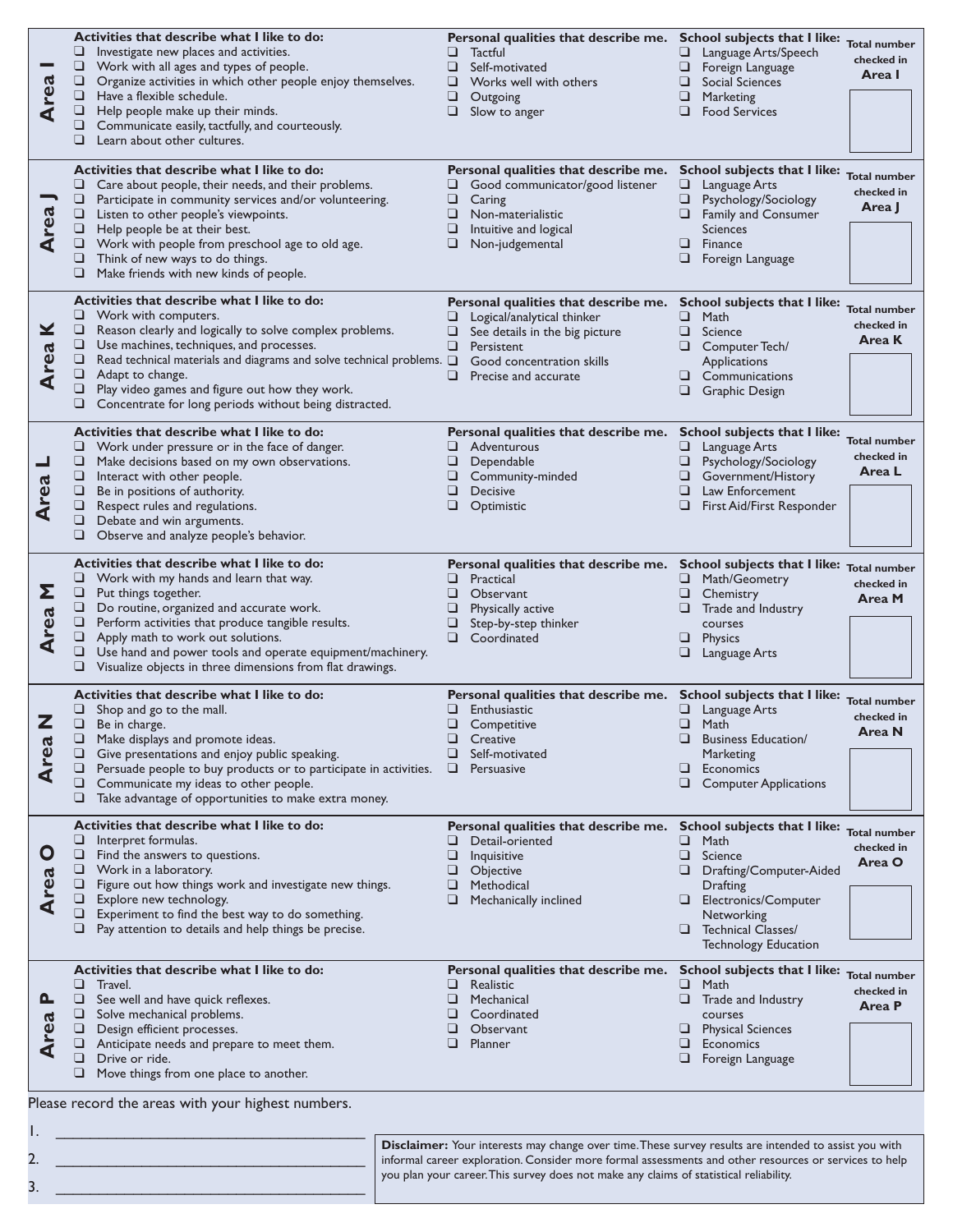| Please respond to the following questions in your <b>own</b> handwriting using complete sentences. Be prepared to discuss your |                                                                                                                      |
|--------------------------------------------------------------------------------------------------------------------------------|----------------------------------------------------------------------------------------------------------------------|
| responses with a Great Plains Technology Center staff member during your interview.                                            |                                                                                                                      |
| 1. In which class do you want to enroll in Great Plains Technology Center? Why? ______________________________                 |                                                                                                                      |
|                                                                                                                                |                                                                                                                      |
|                                                                                                                                |                                                                                                                      |
| 2. How do you plan to use the training you receive at Great Plains Technology Center? ________________________                 |                                                                                                                      |
|                                                                                                                                |                                                                                                                      |
|                                                                                                                                |                                                                                                                      |
|                                                                                                                                |                                                                                                                      |
|                                                                                                                                |                                                                                                                      |
|                                                                                                                                |                                                                                                                      |
|                                                                                                                                |                                                                                                                      |
|                                                                                                                                |                                                                                                                      |
|                                                                                                                                |                                                                                                                      |
|                                                                                                                                |                                                                                                                      |
|                                                                                                                                |                                                                                                                      |
|                                                                                                                                |                                                                                                                      |
| 6. I prefer to attend GPTC: $\Box$ AM Session (8:00-11:00 a.m.) $\Box$ PM Session (11:50-2:50 p.m.) $\Box$ EITHER Session      |                                                                                                                      |
|                                                                                                                                |                                                                                                                      |
| Please explain reasoning for preference: ___________                                                                           | <u> 1989 - Johann John Stone, mars eta bat eta bat eta bat eta bat eta bat eta bat eta bat eta bat eta bat eta b</u> |
|                                                                                                                                |                                                                                                                      |
|                                                                                                                                |                                                                                                                      |
| Signature of Applicant                                                                                                         | Date                                                                                                                 |
|                                                                                                                                |                                                                                                                      |
|                                                                                                                                |                                                                                                                      |
| <b>GPTC Interview Notes - For Official Use Only</b>                                                                            |                                                                                                                      |
|                                                                                                                                |                                                                                                                      |
|                                                                                                                                | <b>2nd Exercise 2nd</b>                                                                                              |
|                                                                                                                                |                                                                                                                      |
|                                                                                                                                |                                                                                                                      |
|                                                                                                                                | $\square$ NO                                                                                                         |
|                                                                                                                                |                                                                                                                      |
|                                                                                                                                |                                                                                                                      |
|                                                                                                                                |                                                                                                                      |
|                                                                                                                                |                                                                                                                      |
|                                                                                                                                |                                                                                                                      |
|                                                                                                                                |                                                                                                                      |
|                                                                                                                                |                                                                                                                      |
|                                                                                                                                |                                                                                                                      |
|                                                                                                                                |                                                                                                                      |
|                                                                                                                                |                                                                                                                      |
|                                                                                                                                |                                                                                                                      |
|                                                                                                                                |                                                                                                                      |
|                                                                                                                                |                                                                                                                      |
|                                                                                                                                |                                                                                                                      |
|                                                                                                                                |                                                                                                                      |
|                                                                                                                                |                                                                                                                      |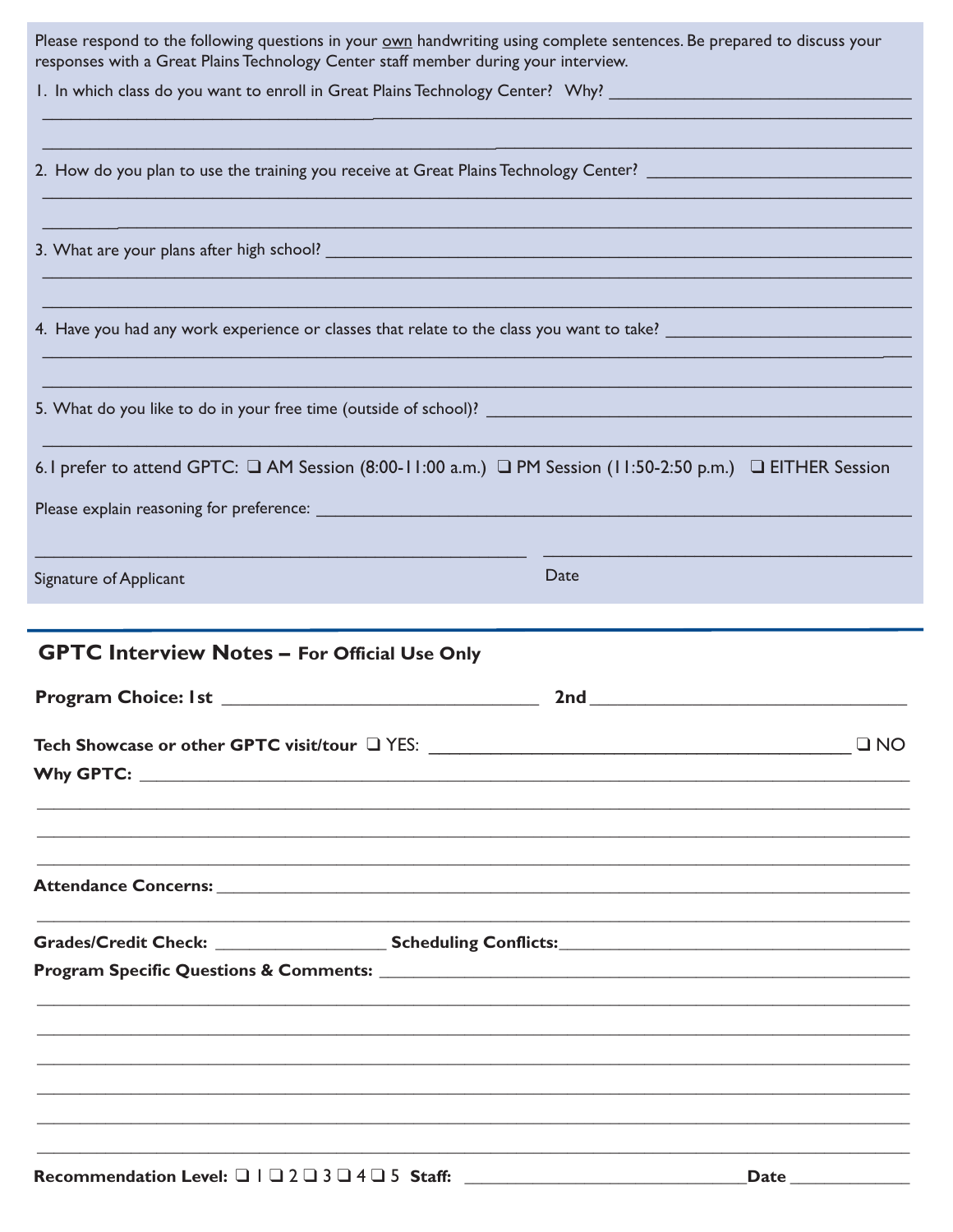# **High School Programs Available**

#### **INFORMATION TECHNOLOGY SERVICES**

- Design and install complex computer and audio/visual networks.
- Build, upgrade, maintain, and troubleshoot desktop PCs and mobile devices to keep users connected and productive.
- Diagnose, repair, and maintain powerful network systems.

#### **Certifications • Community Projects**

#### **MEDICAL OFFICE ASSISTANT**

- Develop medical office skills through computerized accounting and medical terminology.
- Combine business applications and technology to compute insurance, coding, billing, and collection reimbursements.
- Support high-quality patient care as a key part of a professional team in a range of medical environments.

#### **Certifications • Hands-On Experience State and National Competitions**

#### **NURSING ASSISTANT**

- Deliver compassionate, hands-on patient care in long-term care facilities.
- Develop a passion for providing basic nursing care.
- Build a professional working relationship with residents and other healthcare team members.

**Clinicals • Certifications • State and National Competitions**

#### **PRE-ENGINEERING–PLTW**

- Work individually and in teams to solve unique engineering challenges using advanced science and mathematics.
- Explore, experience, and create innovative projects in the diverse fields of engineering.
- Invent, design, and apply solutions to complex engineering projects from concept to completion.

**Robotics/Speedfest • Advanced Math & Science Hands-On Experience**

#### **RESIDENTIAL HVAC TECHNICIAN**

- Service and maintain the HVAC systems that keep people comfortable.
- Install and repair compressors and condensers in a wide range of HVAC and refrigeration systems.
- Design and fabricate sheet metal ducts.

**Apprenticeship • Certifications • Hands-On Experience**

#### **SERVICE CAREERS**

- Train for the flexible and exciting field of service careers; such as facility care, maintenance of floors, and other services, laundry services, basic horticulture and grounds care.
- Learn and practice important job-related life skils in a safe, real-world environment.
- Have the opportunity to demonstrate, compete, and be a leader with learned job skills.

#### *Enrollment by special permission only.*

**Hands-On Experience • Small Group Instruction Structured Environment**

#### **TEACHER PREP**

- Design, develop, and implement creative instructional lessons that promote student engagement.
- Work in the classroom alongside teachers and students of diverse cultures.
- Motivate students for educational success.

#### **Certifications • Internships • Hands-On Experience**

#### **VIDEO PRODUCER**

- Develop, produce, and deliver unique video and audio projects for TV and commercial broadcasts.
- Work individually and collaboratively to create dynamic films, news packages, music videos, and commercials.
- Showcase your artistic talents using professional audio/visual equipment and editing software.

#### **Certifications • Hands-On Experience State and National Competitions**



# **Connect with us!**



Notice of Non-Discrimination: Great Plains Technology Center does not discriminate on the basis of race, color, national origin, sex/gender, disability, religion or veteran status in its educational programs or activities. Title IX Coordinator - Karen Bailey - kbailey@greatplains.edu, 580-250-5526; Deputy Coordinator (Students) - Joelle Jolly jjolly@greatplains.edu, 580-250-5640; 504 Coordinator – Kristy Barnett - kbarnett@greatplains.edu,580-250-5531; Investigator - Morgan Gould – mgould@greatplains.edu, 580-250-5553; Investigator - Ken McKee – kmckee@greatplains.edu, 580-335-5525.